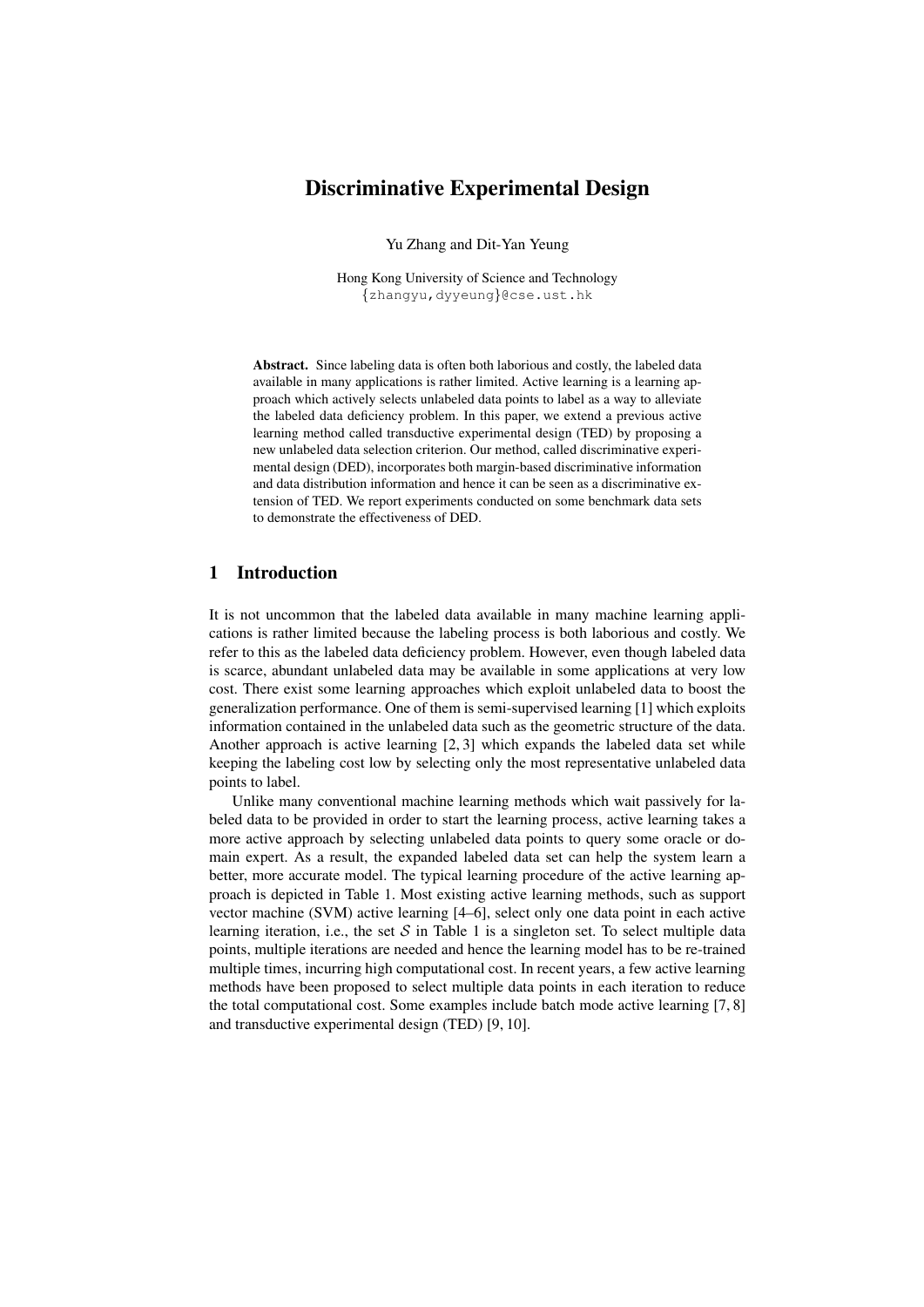Table 1. Typical Active Learning Procedure

| <b>Input:</b> Labeled data set $\mathcal{L}$ ; Unlabeled data set $\mathcal{U}$                                       |
|-----------------------------------------------------------------------------------------------------------------------|
| <b>Output:</b> Learning model                                                                                         |
| Step 1: Train a learning model based on $\mathcal{L}$ ;                                                               |
| Step 2:                                                                                                               |
| For $t=1,\ldots,t_{\max}$                                                                                             |
| 2.1: Select an unlabeled data set S from U based                                                                      |
| on some unlabeled data selection criterion;                                                                           |
| 2.2: Query an oracle to label $S$ ;                                                                                   |
| 2.3: $\mathcal{L} \leftarrow \mathcal{L} \cup \mathcal{S}, \mathcal{U} \leftarrow \mathcal{U} \setminus \mathcal{S};$ |
| 2.4: Re-train the learning model based on $\mathcal{L}$ ;                                                             |

TED has been demonstrated to be an effective method for active learning. However, it can only utilize information about the data distribution. We propose here an extension of TED, called discriminative experimental design (DED), which combines the strengths of both SVM active learning and TED. In particular, the data selection criterion of DED incorporates both margin-based discriminative information and data distribution information. Under the DED framework, we will show that TED can be seen as a special case by treating all data points as equally important. To solve the DED learning problem, we propose a new optimization procedure which exhibits some interesting properties. We will report experiments conducted on some benchmark data sets to demonstrate the effectiveness of DED.

In the next section, we will briefly review active learning and TED. We then present DED in section 3 as a discriminative extension of TED. Section 4 presents our experimental results and then the final section concludes the paper.

### 2 Active Learning and TED

Among the most important elements of active learning is the unlabeled data selection criterion which has attracted a lot of attention in the machine learning research community. The most commonly used selection criteria include uncertainty sampling [11], query-by-committee [12], representative sampling [13] and Bayesian error reduction [14]. Among these criteria, uncertainty sampling is the most widely studied one. A representative method that uses this criterion is SVM active learning which uses the decision function value as the uncertainty measure for guiding the selection of unlabeled data points. Although SVM active learning performs well in many applications, it does have some limitations. Since it only considers data points lying near the decision boundary of the current classifier, it ignores information about the whole data distribution but such information has been shown to be effective for active learning in representative sampling and TED. Moreover, since labeled data points are often scarce during the early stage of learning, estimation of the margin is not very accurate and hence SVM active learning may select atypical data points or even outliers. Furthermore, since SVM active learning selects only one data point in each iteration, the model has to be re-trained multiple times during the active learning procedure.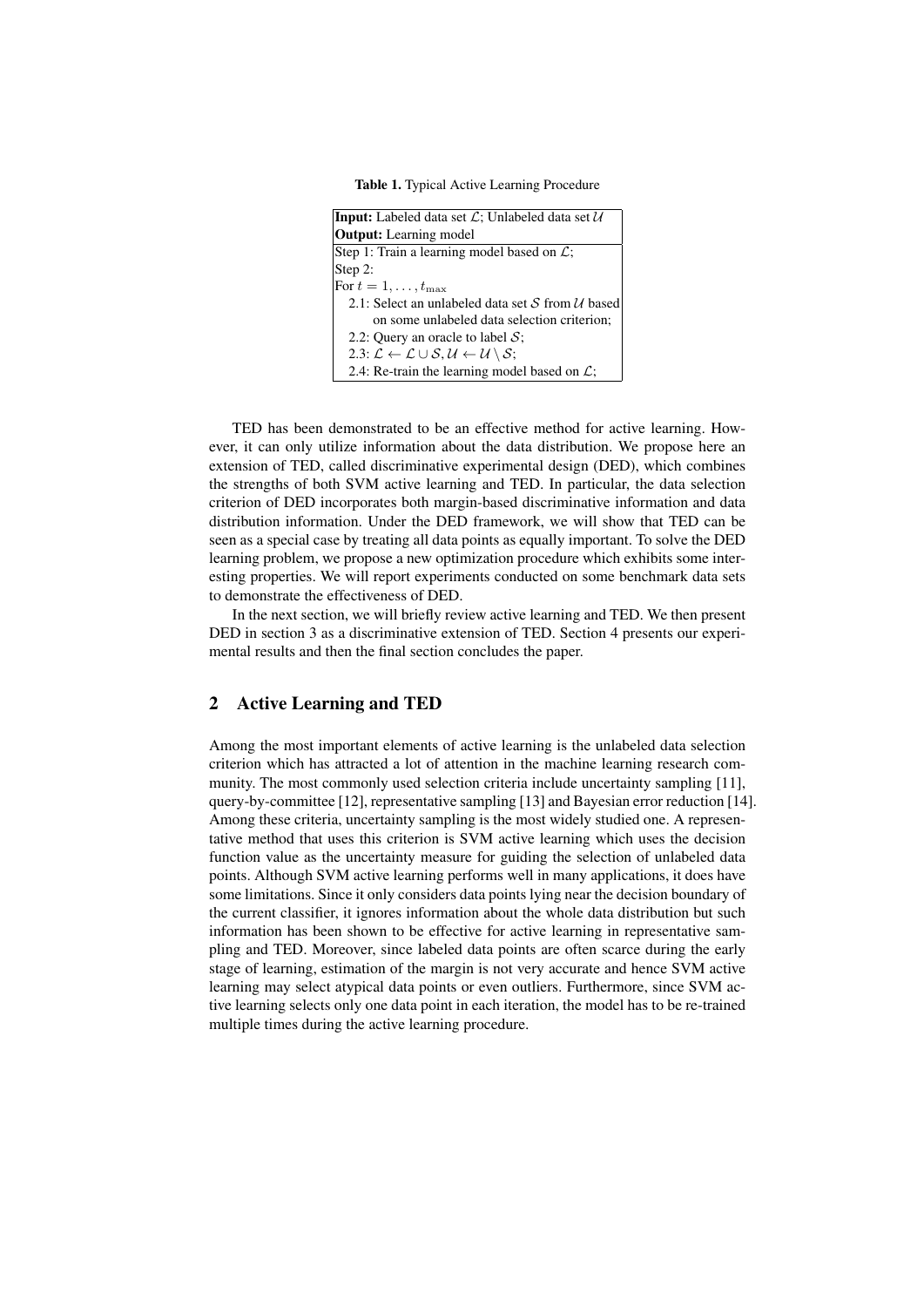TED, which has its origin in experimental design [15] from the statistics community, is used for active learning in [9]. The learning procedure of TED is somewhat different from that of conventional active learning in that it does not assume the existence of labeled data before active learning begins and hence its data selection criterion does not rely on discriminative information provided by the current classifier. By utilizing the data distribution information, TED can choose multiple representative data points in each iteration of the active learning procedure.

It appears that both conventional active learning methods and TED have advantages that are complementary to each other. In the next section, we will propose a new method that combines the strengths of conventional active learning and TED. In particular, the new data selection criterion will incorporate both margin-based discriminative information and data distribution information.

### 3 Discriminative Experimental Design

Suppose we are given a training set  $D$  which contains both labeled and unlabeled data. The labeled part of *D* consists of *l* labeled data points  $(\mathbf{x}_i, y_i)$ ,  $i = 1, \ldots, l$ , where  $\mathbf{x}_i \in \mathbb{R}^d$  and its corresponding class label  $y_i \in \{-1, 1\}$ . The unlabeled part of *D* consists of *u* unlabeled data points  $\mathbf{x}_j \in \mathbb{R}^d$ ,  $j = l+1, \ldots, l+u$ . Usually  $l \ll u$  because labeling data is laborious and costly. We assume that the data points are centered and the classification function is defined as  $f(\mathbf{x}) = \mathbf{w}^T \phi(\mathbf{x})$ , where  $\phi(\cdot)$  denotes the feature map corresponding to some kernel function  $k(\cdot, \cdot)$ . In general,  $\phi(\cdot)$  may have no explicit form but is only defined implicitly.

### 3.1 Objective Function

As discussed in the previous section, the goal of this paper is to exploit the advantages of both SVM active learning and TED in defining DED. This property should be reflected by the objective function of DED which is what we will look at in this subsection.

The learning setting of DED is similar to that of conventional active learning as depicted in Table 1, which has both labeled and unlabeled data before active learning begins. We hope to define a better data selection criterion which, on one hand, incorporates discriminative information from the labeled data and, on the other hand, incorporates data distribution information from the unlabeled data.

Let us first review the least squares SVM [16] which is used, though in different ways, by both TED and DED. The optimization problem can be stated as follows:

$$
\min_{\mathbf{w}} \sum_{i=1}^{l} (\mathbf{w}^T \boldsymbol{\phi}(\mathbf{x}_i) - y_i)^2 + \lambda \|\mathbf{w}\|_2^2, \tag{1}
$$

where  $\lambda > 0$  is the regularization parameter and  $\|\cdot\|_2$  denotes the 2-norm for vectors. Since  $y_i \in \{-1, 1\}$ , (1) is equivalent to the following problem:

$$
\min_{\mathbf{w}} J(\mathbf{w}) = \sum_{i=1}^{l} (1 - y_i \mathbf{w}^T \boldsymbol{\phi}(\mathbf{x}_i))^2 + \lambda \|\mathbf{w}\|_2^2.
$$
 (2)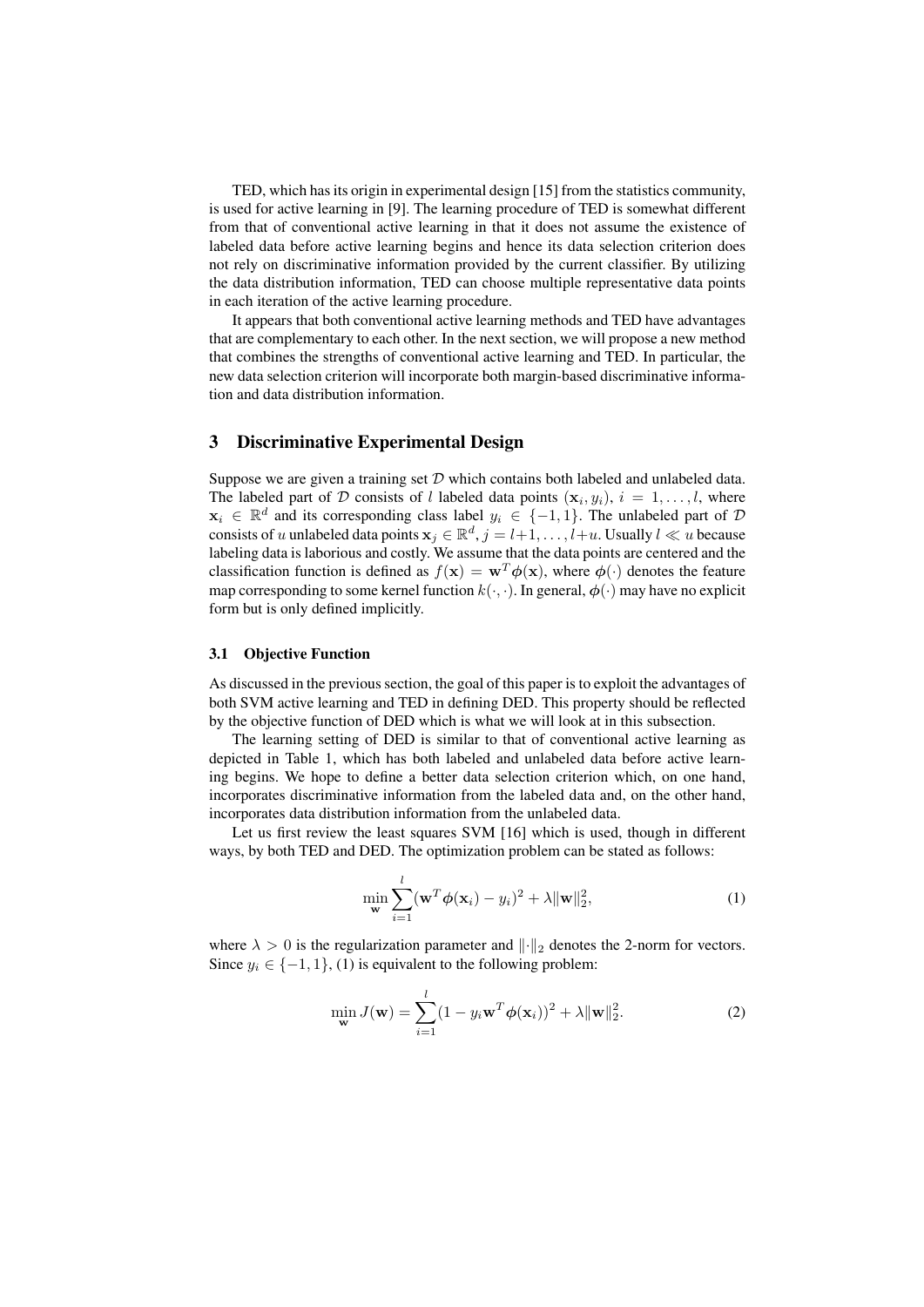We use the objective function  $J(\mathbf{w})$  in (2) to learn the model parameters **w** for the classifier. Here we use the squared loss  $L(s,t) = (1 - st)^2$  which is similar to the squared hinge loss  $L'(s,t) = \max(0,1 - st)^2$  used for SVM [17]. Similar to the squared hinge loss, the squared loss used here enforces the prediction of the classifier and the ground truth to have the same sign and that there is a large margin between the positive and negative classes. Moreover, it is equivalent to the conventional squared loss  $L(s,t) = (s - t)^2$  for binary classification problems and it is a convex loss. The function score for a test data point is defined as:

$$
y = \frac{1}{\mathbf{w}^T \phi(\mathbf{x})},\tag{3}
$$

and the final classification decision is based on the sign of the function score. When the denominator is very close to 0, we can add a small value to it to make it numerically more stable.

Let  $V = (v_1, \dots, v_n) \in \mathbb{R}^{d \times n}$  denote the matrix for the unlabeled data currently available and the matrix  $\mathbf{X} \in \mathbb{R}^{d \times t}$  denote the selected subset of unlabeled data for the oracle to label. So when no action has been taken, *n* is just equal to *u* which is the number of unlabeled data points to start with. On the other hand, while conventional active learning methods assume that  $l > 0$ , TED assumes that  $l = 0$  and hence it is not designed to make use of discriminative information.

Problems (1) and (2) are equivalent as far as binary classification problems are concerned. From the derivation of TED, the covariance matrix of the estimation error of **w** − **w**<sup>*★*</sup>, where **w**<sup>*★*</sup> is the ground truth of **w**, is proportional to the inverted Hessian matrix of  $J(\mathbf{w})$ :

$$
cov(\mathbf{w} - \mathbf{w}^*) \propto \mathbf{C_w} = \left(\frac{\partial^2 J(\mathbf{w})}{\partial \mathbf{w} \partial \mathbf{w}^T}\right)^{-1}
$$
  
=  $(\phi(\mathbf{X}) \mathbf{Y}_\mathbf{X}^2 \phi(\mathbf{X})^T + \lambda \mathbf{I}_{d'})^{-1},$ 

where  $Y_X$  denotes a diagonal matrix whose diagonal elements are the function scores of the corresponding data points,  $I_d$  denotes the  $d \times d$  identity matrix,  $\phi(\mathbf{X})$  denotes the data matrix of **X** after applying the feature map, and *d ′* is the dimensionality of the data points after feature mapping. Then the predictive error on the whole unlabeled data set **V** has its covariance matrix proportional to **C<sup>f</sup>** :

$$
C_f = Y_V \phi(V)^T C_w \phi(V) Y_V
$$
  
\n
$$
= Y_V \phi(V)^T (\phi(X) Y_X^2 \phi(X)^T + \lambda I_{d'})^{-1} \phi(V) Y_V
$$
  
\n
$$
= -\frac{1}{\lambda} Y_V \phi(V)^T \phi(X) Y_X (\lambda I_t + Y_X \phi(X)^T \phi(X) Y_X)^{-1} Y_X \phi(X)^T \phi(V) Y_V
$$
  
\n
$$
= -\frac{1}{\lambda} Y_V K_{VX} Y_X (\lambda I_t + Y_X K_X Y_X)^{-1} Y_X K_X V_Y + \frac{1}{\lambda} Y_V K_V Y_V,
$$

where  $\mathbf{Y}_V$  is a diagonal matrix recording the function scores of the data points in  $\mathbf{V}$ ,  $K_X$  denotes the kernel matrix on  $X$ ,  $K_V$  denotes the kernel matrix on  $V$ ,  $K_{VX}$  denotes the kernel matrix between **V** and **X**, and  $\mathbf{K_{XV}} = \mathbf{K_{VX}^T}$ . The last equality above holds as a result of the Woodbury identity.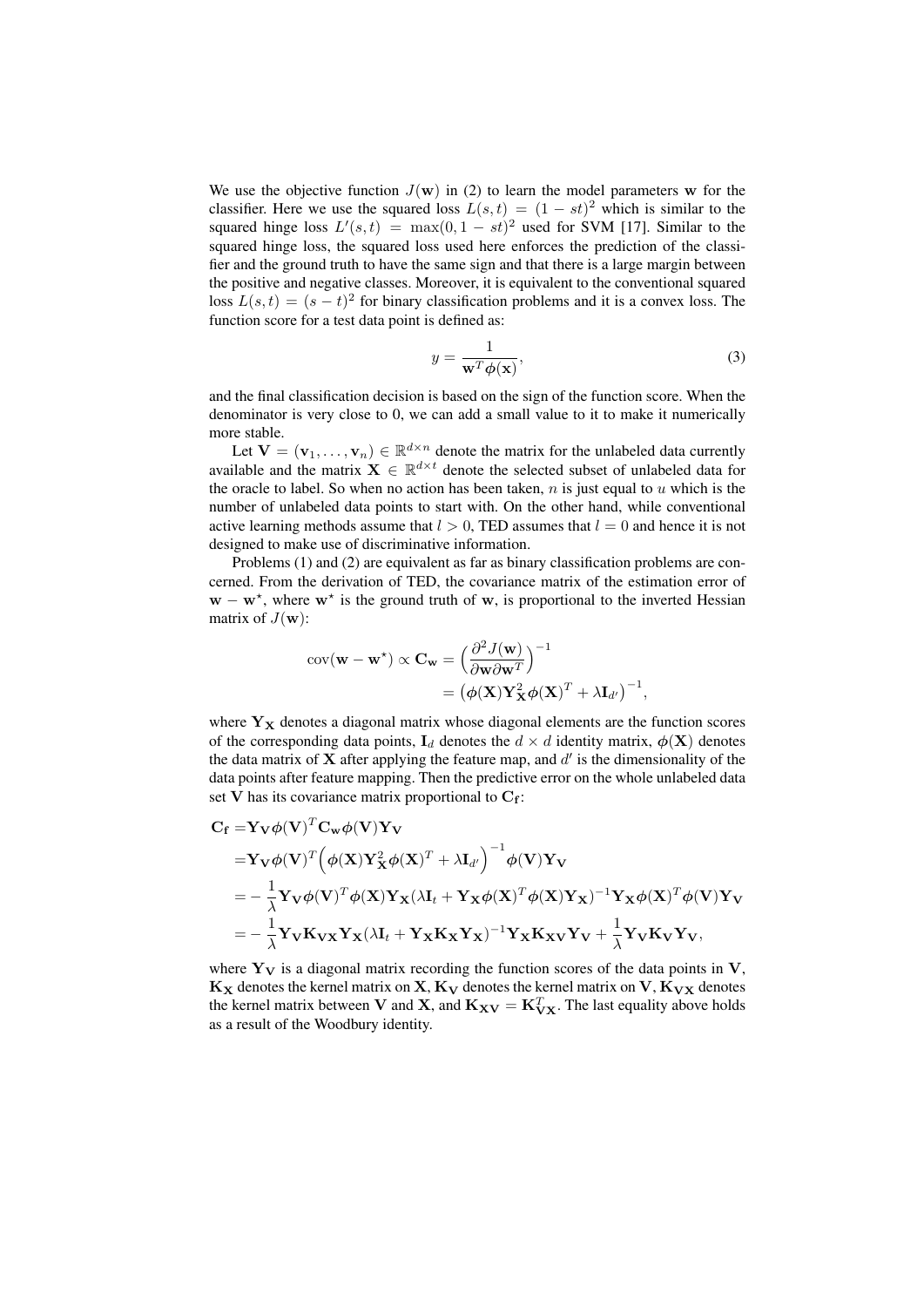We minimize the predictive variance by using the A-optimal design [15], which minimizes  $tr(C_f)$ , the trace of  $C_f$ , by treating  $tr(C_f)$  as a surrogate of the predictive variance. Since  $\lambda$  and  $\mathbf{Y}_V \mathbf{K}_V \mathbf{Y}_V$  are constants, we define the optimization problem for DED as follows.

Definition 1. *Discriminative Experimental Design:*

$$
\max_{\mathbf{X}, \mathbf{Y}_{\mathbf{X}}} \text{tr} \Big[ \mathbf{Y}_{\mathbf{V}} \mathbf{K}_{\mathbf{V} \mathbf{X}} \mathbf{Y}_{\mathbf{X}} (\lambda \mathbf{I}_t + \mathbf{Y}_{\mathbf{X}} \mathbf{K}_{\mathbf{X}} \mathbf{Y}_{\mathbf{X}})^{-1} \mathbf{Y}_{\mathbf{X}} \mathbf{K}_{\mathbf{X} \mathbf{V}} \mathbf{Y}_{\mathbf{V}} \Big] \text{s.t.} \quad \mathbf{X} \subset \mathbf{V}, |\mathbf{X}| = t, \mathbf{Y}_{\mathbf{X}} \subset \mathbf{Y}_{\mathbf{V}}.
$$
\n(4)

Here  $X \subset V$  means the set of the columns in X is a subset of that in V and  $|X|$  denotes the number of data points in **X** which is just the number of columns in **X**. Moreover, for diagonal matrices  $Y_X$  and  $Y_V$ ,  $Y_X \subset Y_V$  means the set of the diagonal elements in  $Y_X$  is a subset of that in  $Y_V$ .

Before we discuss how to solve problem (4) in the next subsection, let us first examine the relationship between DED and TED. We consider the linear case where

$$
\mathbf{K}_{\mathbf{V}\mathbf{X}} = \mathbf{V}^T \mathbf{X}, \ \mathbf{K}_{\mathbf{X}} = \mathbf{X}^T \mathbf{X}, \ \mathbf{K}_{\mathbf{X}\mathbf{V}} = \mathbf{X}^T \mathbf{V}.
$$

Then the optimization problem for linear DED is

$$
\begin{aligned} & \max_{\mathbf{X}, \mathbf{Y_X}} \text{ tr}\Big[\mathbf{Y_V}\mathbf{V}^T\mathbf{X}\mathbf{Y_X}(\lambda\mathbf{I}_t+\mathbf{Y_X}\mathbf{X}^T\mathbf{X}\mathbf{Y_X})^{-1}\mathbf{Y_X}\mathbf{X}^T\mathbf{V}\mathbf{Y_V}\Big] \\ & \text{s.t.} \quad \mathbf{X} \subset \mathbf{V}, |\mathbf{X}| = t, \mathbf{Y_X} \subset \mathbf{Y_V}. \end{aligned}
$$

If we define  $\tilde{\mathbf{X}} = \mathbf{X} \mathbf{Y}_{\mathbf{X}}$  and  $\tilde{\mathbf{V}} = \mathbf{V} \mathbf{Y}_{\mathbf{V}}$ , then the optimization problem for linear DED becomes

$$
\begin{aligned} \max_{\tilde{\mathbf{X}}} \ \ \text{tr} & \left[ \tilde{\mathbf{V}}^T \tilde{\mathbf{X}} (\lambda \mathbf{I}_t + \tilde{\mathbf{X}}^T \tilde{\mathbf{X}})^{-1} \tilde{\mathbf{X}}^T \tilde{\mathbf{V}} \right] \\ \text{s.t.} \ \ \tilde{\mathbf{X}} &\subset \tilde{\mathbf{V}}, |\tilde{\mathbf{X}}| = t, \end{aligned}
$$

which is exactly the same as TED. So TED can be seen as a special case of DED with  $\mathbf{Y_V} = \mathbf{I}_n$ . Alternatively, we may regard DED as a weighted version of TED where the weights are related to the function scores of the data points. It is easy to see that both  $tr(C_f)$  and the objective function value of problem (4) do not depend on the signs of the function scores for all data points. So from the definition of function score given in (3), if a data point lies close to the decision boundary, its weight will be much larger than that of another point far from the boundary. A point which lies right at the decision boundary will have the largest weight. This is in line with the design criteria behind SVM active learning and batch mode active learning which use the decision function value as the uncertainty sampling criterion.

Similar to TED, linear DED also has a regularized least squares regression interpretation.

Theorem 1. *Linear Discriminative Experimental Design is equivalent to*

$$
\min_{\mathbf{X}, \mathbf{Y}_{\mathbf{X}}, \mathbf{A}} \sum_{i=1}^{n} \left[ \|y_i \mathbf{v}_i - \mathbf{X} \mathbf{Y}_{\mathbf{X}} \mathbf{a}_i\|_2^2 + \lambda \|\mathbf{a}_i\|_2^2 \right]
$$
  
s.t.  $\mathbf{X} \subset \mathbf{V}, |\mathbf{X}| = t, \mathbf{Y}_{\mathbf{X}} \subset \mathbf{Y}_{\mathbf{V}}$   
 $\mathbf{A} = (\mathbf{a}_1, \dots, \mathbf{a}_n) \in \mathbb{R}^{t \times n}$ .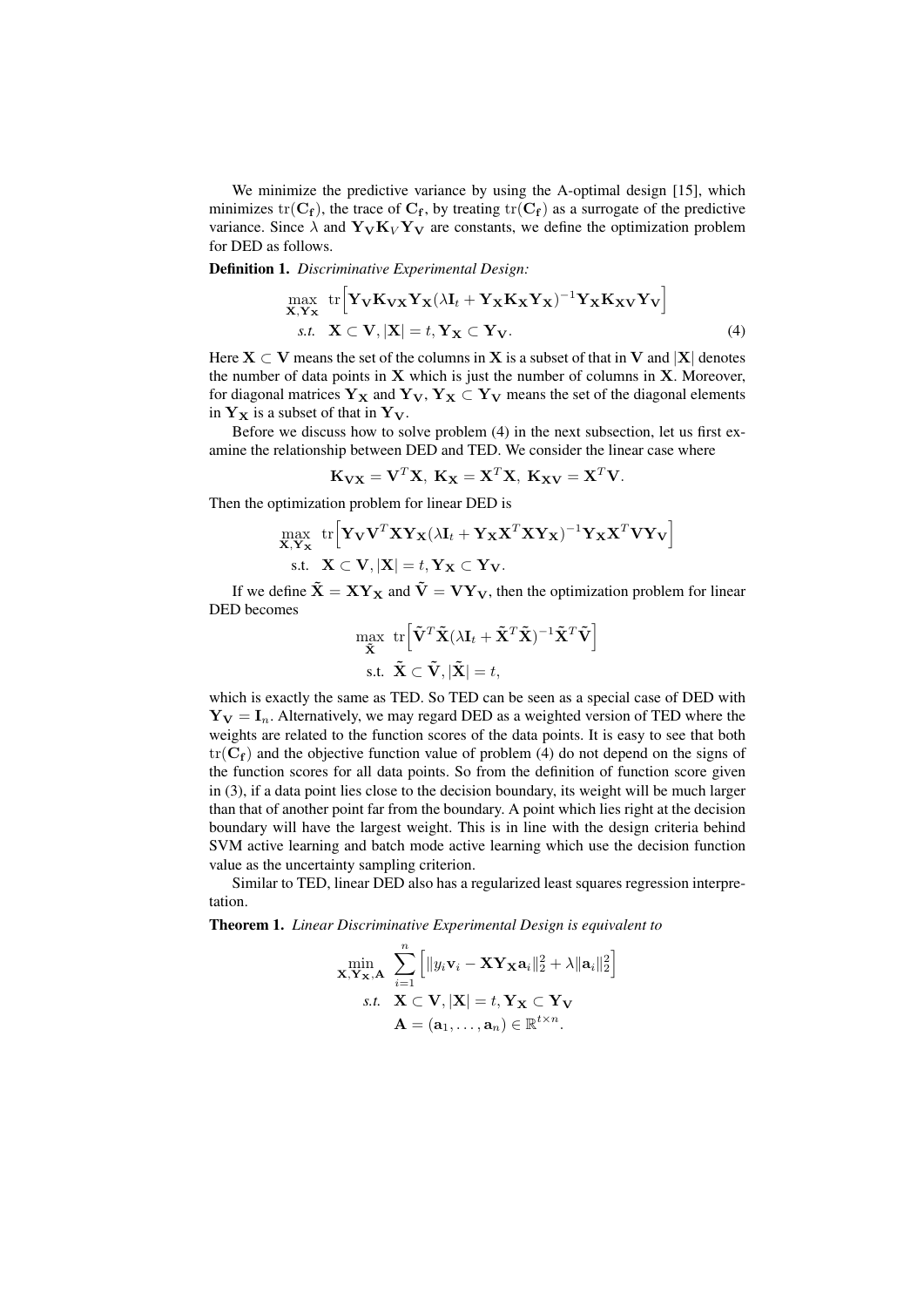The proof is similar to that of TED and hence we omit it here. From Theorem 1, we can find that, similar to TED, DED works by selecting representative data points after weighting them with the function scores. Thus DED can utilize both discriminative information and data distribution information to select the most informative data points to label.

#### 3.2 Optimization Procedure

Even though the objective function of DED is similar to that of TED and so, in principle, we may use an optimization method similar to that in [9] to solve problem (4), here we choose to use a different optimization method which gives more insight into the nature of DED and TED.

Let  $\phi(\mathbf{X})$  and  $\phi(\mathbf{V})$  denote the data matrices after applying the feature map to each data point in **X** and **V**, respectively. From these we get

$$
\mathbf{K}_{XY} = \phi(\mathbf{X})^T \phi(\mathbf{V}), \ \mathbf{K}_X = \phi(\mathbf{X})^T \phi(\mathbf{X}), \ \mathbf{K}_V = \phi(\mathbf{V})^T \phi(\mathbf{V}).
$$

Since  $\phi(\mathbf{X})$  and  $\mathbf{Y}_{\mathbf{X}}$  are submatrices of  $\phi(\mathbf{V})$  and  $\mathbf{Y}_{\mathbf{V}}$  respectively, we can define a selection indicator matrix  $S \in \{0,1\}^{n \times t}$  such that  $\phi(X)Y_X = \phi(V)Y_VS$ . Because each column of  $\phi(\mathbf{X})\mathbf{Y}_\mathbf{X}$  is from the column of  $\phi(\mathbf{V})\mathbf{Y}_\mathbf{V}$ , the  $(i, j)$ th element  $s_{ij}$  of **S** can be computed as

$$
s_{ij} = \begin{cases} 1 & \text{if } (\boldsymbol{\phi}(\mathbf{X})\mathbf{Y}_{\mathbf{X}})_{,j} \text{ is from } (\boldsymbol{\phi}(\mathbf{V})\mathbf{Y}_{\mathbf{V}})_{,i} \\ 0 & \text{otherwise} \end{cases}
$$

where  $M_i$  denotes the *i*th column of matrix M. Since we need to select  $t$  data points from **V**, one and only one element in each column of **S** is equal to 1. Moreover, since we want to select *t* distinct data points from **V**, at most one element in each row of **S** is equal to 1. In other words, S consists of *t* distinct columns of the  $n \times n$  identity matrix. So the columns of **S** consist of an orthogonal basis such that  $S^T S = I_t$ . The constraint set for **S** can be defined as

$$
C_S = \{ \mathbf{S} \, | \, \mathbf{S} \in \{0,1\}^{n \times t}, \mathbf{S}^T \mathbf{1}_n = \mathbf{1}_t, \mathbf{S} \mathbf{1}_t \leq \mathbf{1}_n \},
$$

or equivalently

$$
C_S = \{ \mathbf{S} \, | \, \mathbf{S} \in \{0,1\}^{n \times t}, \mathbf{S}^T \mathbf{S} = \mathbf{I}_t \},
$$

where  $\mathbf{1}_m$  denotes an  $m \times 1$  vector of all ones and  $\leq$  refers to the elementwise comparison between two vectors. Then we can get

$$
\mathbf{Y}_{\mathbf{V}}\mathbf{K}_{\mathbf{V}\mathbf{X}}\mathbf{Y}_{\mathbf{X}} = \mathbf{Y}_{\mathbf{V}}\phi(\mathbf{V})^T\phi(\mathbf{X})\mathbf{Y}_{\mathbf{X}} \n= \mathbf{Y}_{\mathbf{V}}\phi(\mathbf{V})^T\phi(\mathbf{V})\mathbf{Y}_{\mathbf{V}}\mathbf{S} \n= \mathbf{Y}_{\mathbf{V}}\mathbf{K}_{\mathbf{V}}\mathbf{Y}_{\mathbf{V}}\mathbf{S} \n\mathbf{Y}_{\mathbf{X}}\mathbf{K}_{\mathbf{X}}\mathbf{Y}_{\mathbf{X}} = \mathbf{Y}_{\mathbf{X}}\phi(\mathbf{X})^T\phi(\mathbf{X})\mathbf{Y}_{\mathbf{X}} \n= \mathbf{S}^T\mathbf{Y}_{\mathbf{V}}\phi(\mathbf{V})^T\phi(\mathbf{V})\mathbf{Y}_{\mathbf{V}}\mathbf{S} \n= \mathbf{S}^T\mathbf{Y}_{\mathbf{V}}\mathbf{K}_{\mathbf{V}}\mathbf{Y}_{\mathbf{V}}\mathbf{S}.
$$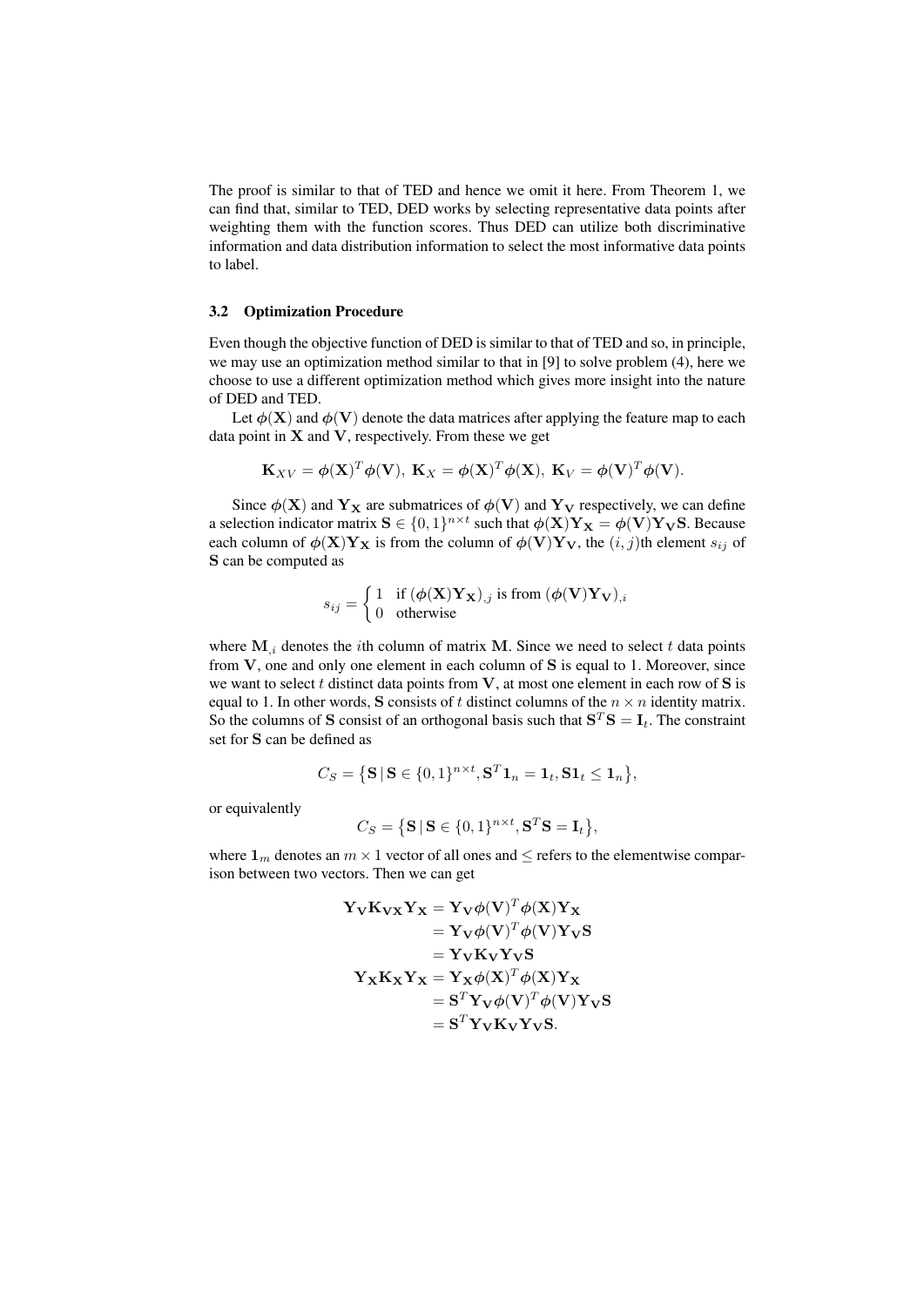Thus the objective function in (4) becomes

$$
\max_{\mathbf{S}} \text{ tr}\left[ (\lambda \mathbf{I}_t + \mathbf{S}^T \tilde{\mathbf{K}}_\mathbf{V} \mathbf{S})^{-1} \mathbf{S}^T \tilde{\mathbf{K}}_\mathbf{V}^2 \mathbf{S} \right]
$$
  
s.t.  $\mathbf{S} \in C_S$ , (5)

where  $\mathbf{\tilde{K}_V} = \mathbf{Y}_V \mathbf{K}_V \mathbf{Y}_V$ . By imposing a constraint on  $\mathbf{S}$  such that  $\mathbf{S}^T \mathbf{S} = \mathbf{I}_t$ , (5) can be rewritten as

$$
\max_{\mathbf{S}} \text{ tr}\left[ \left( \mathbf{S}^T (\lambda \mathbf{I}_n + \tilde{\mathbf{K}}_{\mathbf{V}}) \mathbf{S} \right)^{-1} \mathbf{S}^T \tilde{\mathbf{K}}_{\mathbf{V}}^2 \mathbf{S} \right]
$$
  
s.t.  $\mathbf{S} \in C_S$ . (6)

The formulation of the objective function in (6) is identical to that of linear discriminant analysis (LDA) [18], so the optimal solution can be obtained by solving a generalized eigenvalue problem if there exist no constraints on **S**.

Here we use a projection method to solve problem (6). That is, we first find the optimal solution of problem (6) while ignoring the constraints and then project the optimal solution found to the constraint set *CS*.

We first solve the problem

$$
\max_{\mathbf{S}} f(\mathbf{S}) = \left[ \left( \mathbf{S}^T (\lambda \mathbf{I}_n + \tilde{\mathbf{K}}_{\mathbf{V}}) \mathbf{S} \right)^{-1} \mathbf{S}^T \tilde{\mathbf{K}}_{\mathbf{V}}^2 \mathbf{S} \right].
$$
 (7)

According to the analysis in [18], the optimal solution  $S^*$  consists of the top *t* eigenvectors of  $(\lambda I_n + \tilde{K}_V)^{-1} \tilde{K}_V^2$ . Let  $Q = [q_1, \ldots, q_n]$  and  $\Pi = \text{diag}(\pi_1, \ldots, \pi_n)$  denote the eigenvectors and eigenvalues, respectively, of the matrix  $\tilde{\mathbf{K}}_{\mathbf{V}}$  where  $\pi_1 \geq \ldots \geq \pi_n$ . Then, by using the fact that **Q** is an  $n \times n$  orthogonal matrix because **Q** is the eigenvector matrix of a symmetric matrix  $\mathbf{K}_{\mathbf{V}}$ , we can get

$$
(\lambda \mathbf{I}_n + \tilde{\mathbf{K}} \mathbf{v})^{-1} \tilde{\mathbf{K}}_{\mathbf{V}}^2 = (\lambda \mathbf{I}_n + \mathbf{Q}^T \mathbf{\Pi} \mathbf{Q})^{-1} \mathbf{Q}^T \mathbf{\Pi}^2 \mathbf{Q}
$$
  
=  $(\lambda \mathbf{Q}^T \mathbf{Q} + \mathbf{Q}^T \mathbf{\Pi} \mathbf{Q})^{-1} \mathbf{Q}^T \mathbf{\Pi}^2 \mathbf{Q}$   
=  $\mathbf{Q}^T (\lambda \mathbf{I}_n + \mathbf{\Pi})^{-1} \mathbf{Q} \mathbf{Q}^T \mathbf{\Pi}^2 \mathbf{Q}$   
=  $\mathbf{Q}^T (\lambda \mathbf{I}_n + \mathbf{\Pi})^{-1} \mathbf{\Pi}^2 \mathbf{Q}.$ 

So  $\mathbf{q}_i$  is an eigenvector of  $(\lambda \mathbf{I}_n + \tilde{\mathbf{K}}_{\mathbf{V}})^{-1} \tilde{\mathbf{K}}_{\mathbf{V}}^2$  with the corresponding eigenvalue as

$$
\pi_i' = h(\pi_i) = \pi_i^2/(\lambda + \pi_i).
$$

Then  $\mathbf{S}^*$  consists of *t* eigenvectors with the *t* largest eigenvalues in  $\{\pi_i\}$ . We find that *h*(*x*) is monotonically increasing for  $x \ge 0$  since  $h'(x) = \frac{x^2 + 2\lambda x}{(x + \lambda)^2} \ge 0$  given  $\lambda > 0$ , and  $h(x)$  is strictly increasing when  $x > 0$ . So we have  $\pi'_i > \pi'_j$  when  $\pi_i > \pi_j \ge 0$  and  $\mathbf{S}^*$  consists of the top *t* eigenvectors of  $\mathbf{\tilde{K}}_{\mathbf{V}}$ .

We next project  $S^*$  to the set  $C_S$ . Note that  $S^*$  is not a unique optimal solution of problem (7) since for any orthogonal matrix  $P \in \mathbb{R}^{t \times t}$  we have  $f(S^*P) = f(S^*)$ . So we define the objective function for the projection as

$$
\min_{\mathbf{P}, \mathbf{Q}} \|\mathbf{S}^{\star} \mathbf{P} - \mathbf{Q}\|_{F}^{2}
$$
  
s.t.  $\mathbf{Q} \in C_{S}$ ,  $\mathbf{P} \mathbf{P}^{T} = \mathbf{I}_{t}$ , (8)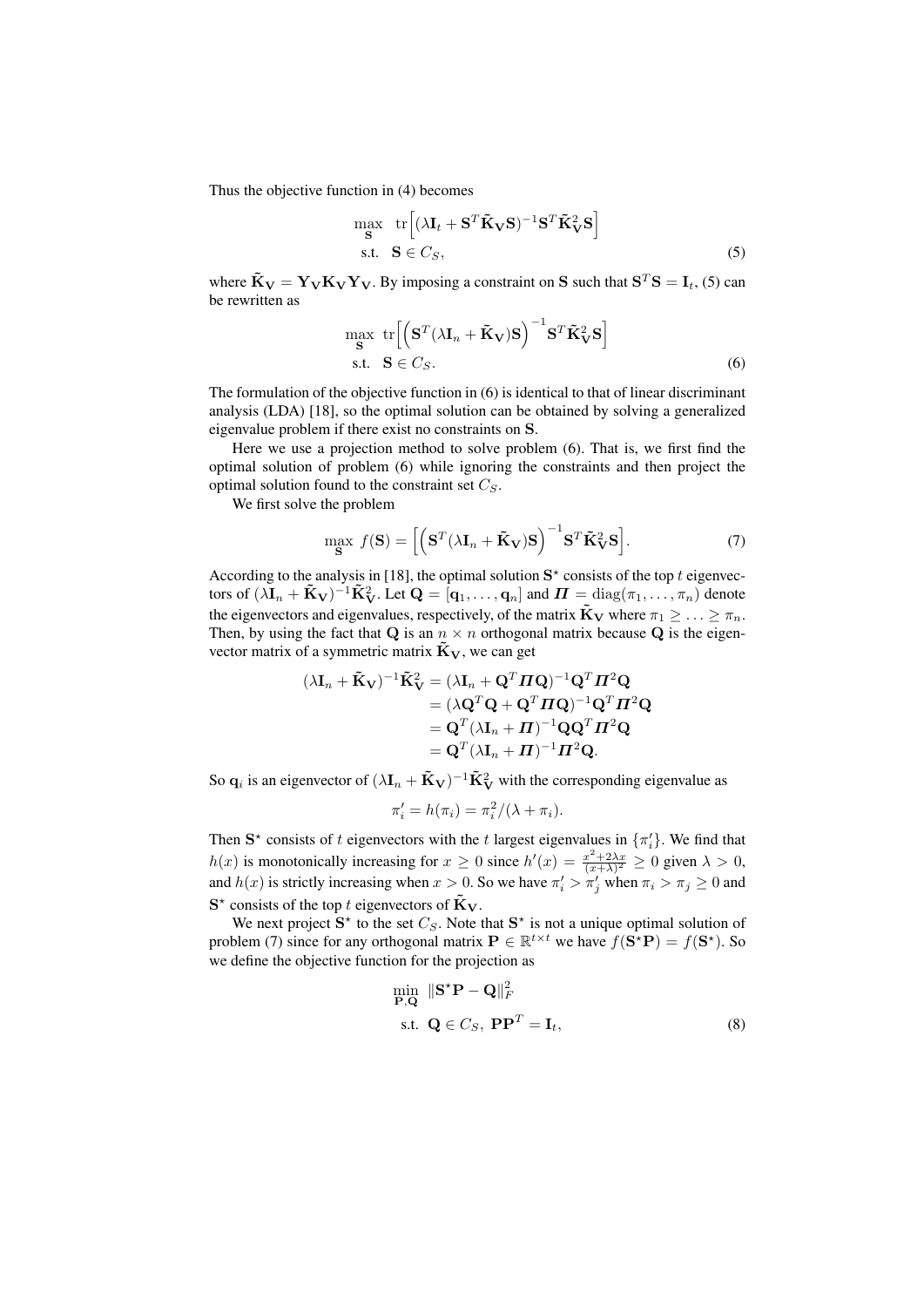where  $\| \cdot \|_F$  denotes the Frobenius matrix norm. We simplify the objective function as

$$
\|\mathbf{S}^{\star}\mathbf{P} - \mathbf{Q}\|_{F}^{2} = \text{tr}((\mathbf{S}^{\star}\mathbf{P} - \mathbf{Q})^{T}(\mathbf{S}^{\star}\mathbf{P} - \mathbf{Q}))
$$
  
= tr( $\mathbf{Q}^{T}\mathbf{Q}$ ) + tr( $\mathbf{P}^{T}(\mathbf{S}^{\star})^{T}\mathbf{S}^{\star}\mathbf{P}$ ) - 2tr( $\mathbf{Q}^{T}\mathbf{S}^{\star}\mathbf{P}$ )  
= 2t - 2 tr( $\mathbf{Q}^{T}\mathbf{S}^{\star}\mathbf{P}$ ).

Note that the last equality holds because  $\mathbf{Q}^T \mathbf{Q} = \mathbf{I}_t, (\mathbf{S}^\star)^T \mathbf{S}^\star = \mathbf{I}_t$  and  $\mathbf{P}^T \mathbf{P} = \mathbf{I}_t.$  So minimizing *∥***S** *<sup>⋆</sup>***P** *−* **Q***∥* 2 *F* is equivalent to maximizing tr(**Q***<sup>T</sup>* **S** *<sup>⋆</sup>***P**) and so problem (8) is equivalent to the following problem

$$
\max_{\mathbf{P},\mathbf{Q}} \text{tr}(\mathbf{Q}^T \mathbf{S}^* \mathbf{P})
$$
  
s.t.  $\mathbf{Q} \in C_S$ ,  $\mathbf{P} \mathbf{P}^T = \mathbf{I}_t$ . (9)

However, problem (9) is not convex. Here we use an alternating method to solve it. Specifically, we first find the optimal solution with respect to **Q** when **P** is fixed and then find the optimal solution with respect to **P** when **Q** is fixed.

When **P** is fixed, the optimization problem with respect to **Q** is

$$
\max_{\mathbf{Q}} \text{tr}(\mathbf{Q}^T \mathbf{S}^* \mathbf{P})
$$
  
s.t.  $\mathbf{Q} \in \{0, 1\}^{n \times t}, \mathbf{Q}^T \mathbf{1}_n = \mathbf{1}_t, \mathbf{Q} \mathbf{1}_t \le \mathbf{1}_n.$  (10)

This problem is to find the  $t$  largest elements in  $S<sup>*</sup>P$  where no two elements can be in the same column or the same row. This is an integer programming problem with no efficient solution. Based on our observation that the largest elements of different columns in  $S^*$  usually lie in different rows, we propose a greedy algorithm for the problem: we first find the largest element in **S** *<sup>⋆</sup>***P** (if there exist multiple elements that are the largest, we can choose any one of them) and mark its row and column; then from the unmarked columns and rows we find the largest one and also mark it; this procedure is repeated until we find *t* elements.

When **Q** is fixed, the optimization problem with respect to **P** is

$$
\max_{\mathbf{P}} \text{tr}(\mathbf{Q}^T \mathbf{S}^* \mathbf{P})
$$
  
s.t.  $\mathbf{P} \mathbf{P}^T = \mathbf{I}_t.$  (11)

We define a Lagrangian using a symmetric matrix multiplier *Λ* as

$$
L(\mathbf{P}, \Lambda) = \text{tr}(\mathbf{Q}^T \mathbf{S}^* \mathbf{P}) - \frac{1}{2} \text{tr}(\Lambda (\mathbf{P} \mathbf{P}^T - \mathbf{I}_t)).
$$

Then the optimal solution  $(\mathbf{P}^{\star}, \boldsymbol{\Lambda}^{\star})$  satisfies

$$
\frac{\partial L}{\partial \mathbf{P}} = (\mathbf{S}^{\star})^T \mathbf{Q} - \mathbf{\Lambda}^{\star} \mathbf{P}^{\star} = 0
$$

which leads to  $\mathbf{\Lambda}^* = (\mathbf{S}^*)^T \mathbf{Q}(\mathbf{P}^*)^T$  by right-multiplying  $(\mathbf{P}^*)^T$ . Utilizing the fact that  $\mathbf{P}^{\star}$  is a  $t \times t$  orthogonal matrix, we get

$$
\Lambda^{\star}(\Lambda^{\star})^T = (\mathbf{S}^{\star})^T \mathbf{Q} \mathbf{Q}^T \mathbf{S}^{\star}.
$$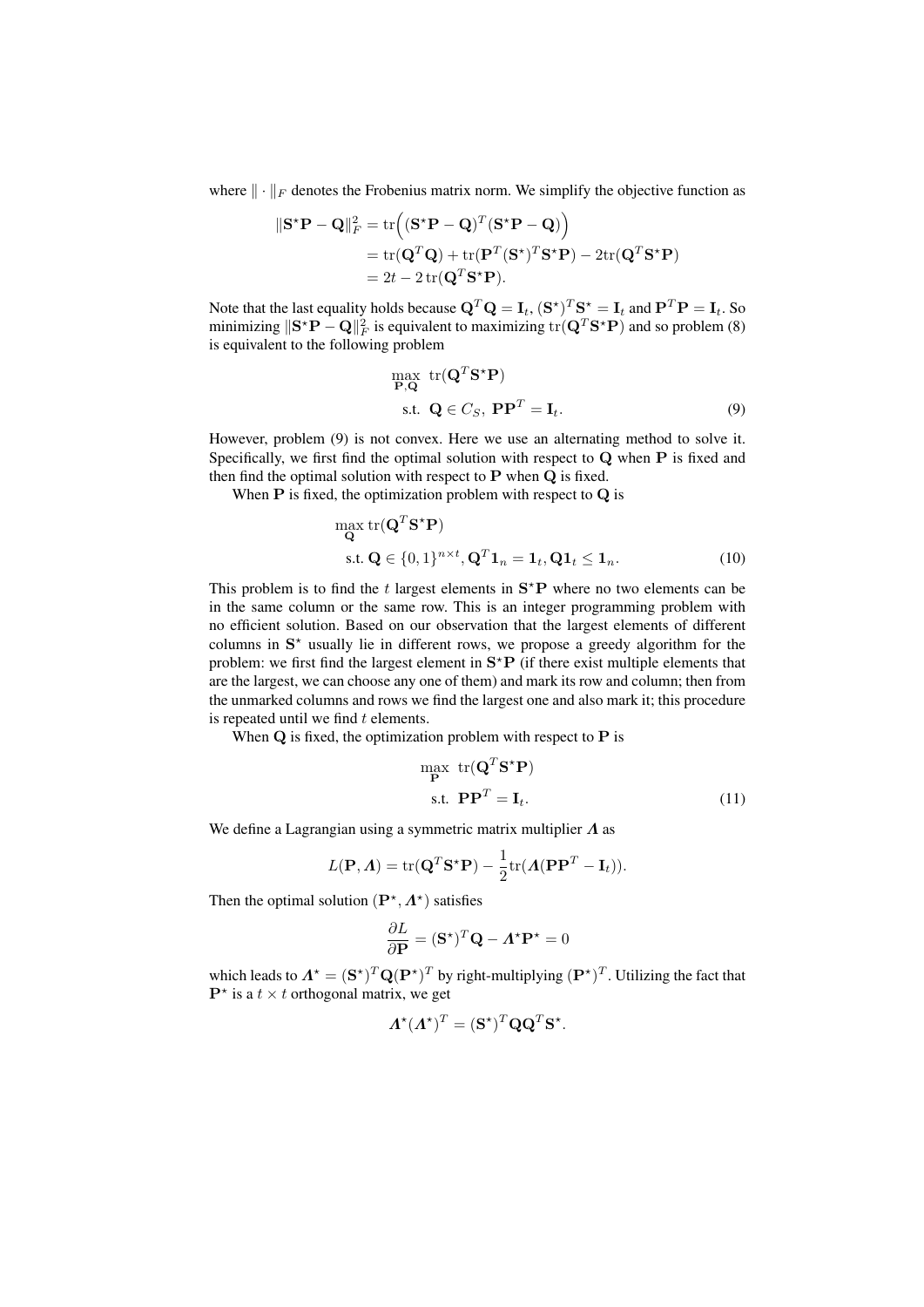Let  $({\bf S}^*)^T{\bf Q} = {\bf U}\Sigma {\bf R}^T$  be the singular value decomposition (SVD) where  ${\bf U}, \Sigma, {\bf R} \in$  $\mathbb{R}^{t \times t}$ . So

$$
\boldsymbol{\varLambda}^\star(\boldsymbol{\varLambda}^\star)^T = \mathbf{U}\boldsymbol{\varSigma}^2\mathbf{U}^T
$$

and

$$
\boldsymbol{\varLambda}^\star = \mathbf{U} \boldsymbol{\varSigma} \mathbf{U}^T
$$

since *Λ<sup>⋆</sup>* is symmetric. Then we can get the optimal **P***<sup>⋆</sup>* as

$$
\mathbf{P}^{\star} = (\boldsymbol{\varLambda}^{\star})^{-1} (\mathbf{S}^{\star})^T \mathbf{Q} = \mathbf{U} \mathbf{R}^T.
$$

The main computational cost includes computing the eigenvectors of  $\tilde{K}$  corresponding to the largest *t* eigenvalues only one time which costs  $O(n^2t)$  and SVD for  $({\bf S}^{\star})^T{\bf Q}$ which costs  $O(t^3)$ . So the computational cost of our method is  $O(n^2t)$ , which is more efficient than that of [9] with  $O(n^3)$  complexity. Moreover, our method provides a better characterization of the nature of DED. The regularization parameter  $\lambda$  has significant effect on the optimization procedure of TED in [9] but DED seems to be insensitive to it. This property is desirable because DED is robust against *λ*.

## 4 Experiments

In this section, we study DED empirically and compare its performance with several active learning methods, which include TED, SVM active learning and batch mode active learning [19].

We conduct experiments on two public benchmark data sets. The first one is a subset of the Newsgroups corpus [20], which consists of 3970 documents with TFIDF features of 8014 dimensions. Each document belongs to exactly one of four categories: autos, motorcycles, baseball and hockey. The other one is the Reuters data set, which is a subset of the RCV1-v2 data set [21]. Each document in the Reuters data set belongs to at least one of four categories: CCAT, ECAT, GCAT and MCAT.

In the experiments, we simply treat the multi-class/label classification problem as a set of binary classification problems by using the one-versus-all scheme, i.e., documents from the target category are labeled as positive examples and those from the other categories are labeled as negative examples. We use area under the ROC curve (AUC) as the performance measure to measure the overall classification performance, because in our setting, each binary classification task is unbalanced (only about 25% of the documents in the Newsgroups data set and about 30% of the documents in the Reuters data set are positive).

In our experiments, *t* is set to 5 and all the regularization parameters in DED, TED and SVM active learning are set to 0.01. We initially have five labeled data points for each class before active learning starts.

We first test our method on the Newsgroups data set. The AUC values over the four binary classification tasks are reported in Figure 1(a) to 1(d). From the results, we can see that on Autos, Motorcycles and Baseball, DED outperforms the other methods in the early stage. This observation validates the contribution of data distribution information. When the labeled data is scarce, data distribution information may be more important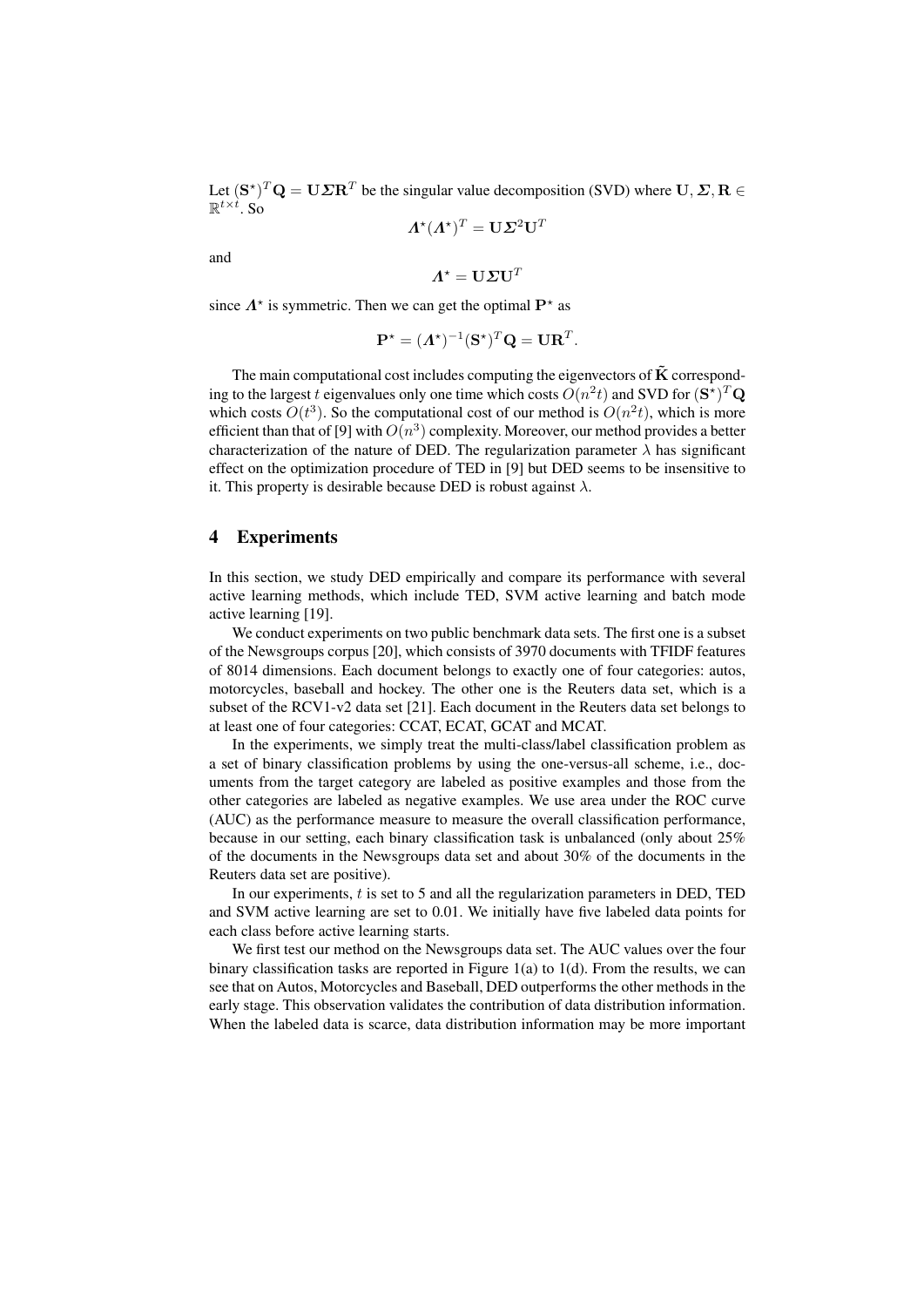

Fig. 1. Learning curves for four binary classification tasks on Newsgroups data

than discriminative information since the estimated decision boundary in this stage is not very accurate.

We now compare the four methods on the Reuters data set. The AUC values over the four tasks are reported in Figure 2(a) to 2(d). For the four categories, DED consistently outperforms the second best by a large margin. This observation validates the contribution of discriminative information to experimental design.

Moreover, to see the effect of the optimization method proposed in section 3.2, we compare the performance of DED when using our proposed optimization method and the one proposed in [9]. The AUC values averaged over four binary classification tasks of the two data sets are reported in Fig. 3(a) and Fig. 3(b). We can see that the performance of our proposed method is better than the one proposed in [9].

### 5 Conclusion

We have proposed in this paper a novel active learning method which integrates marginbased discriminative information and data distribution information to define the unlabeled data selection criterion. As the next step to extend this work further, we will investigate the integration of active learning and semi-supervised learning to further improve the performance by exploiting unlabeled data.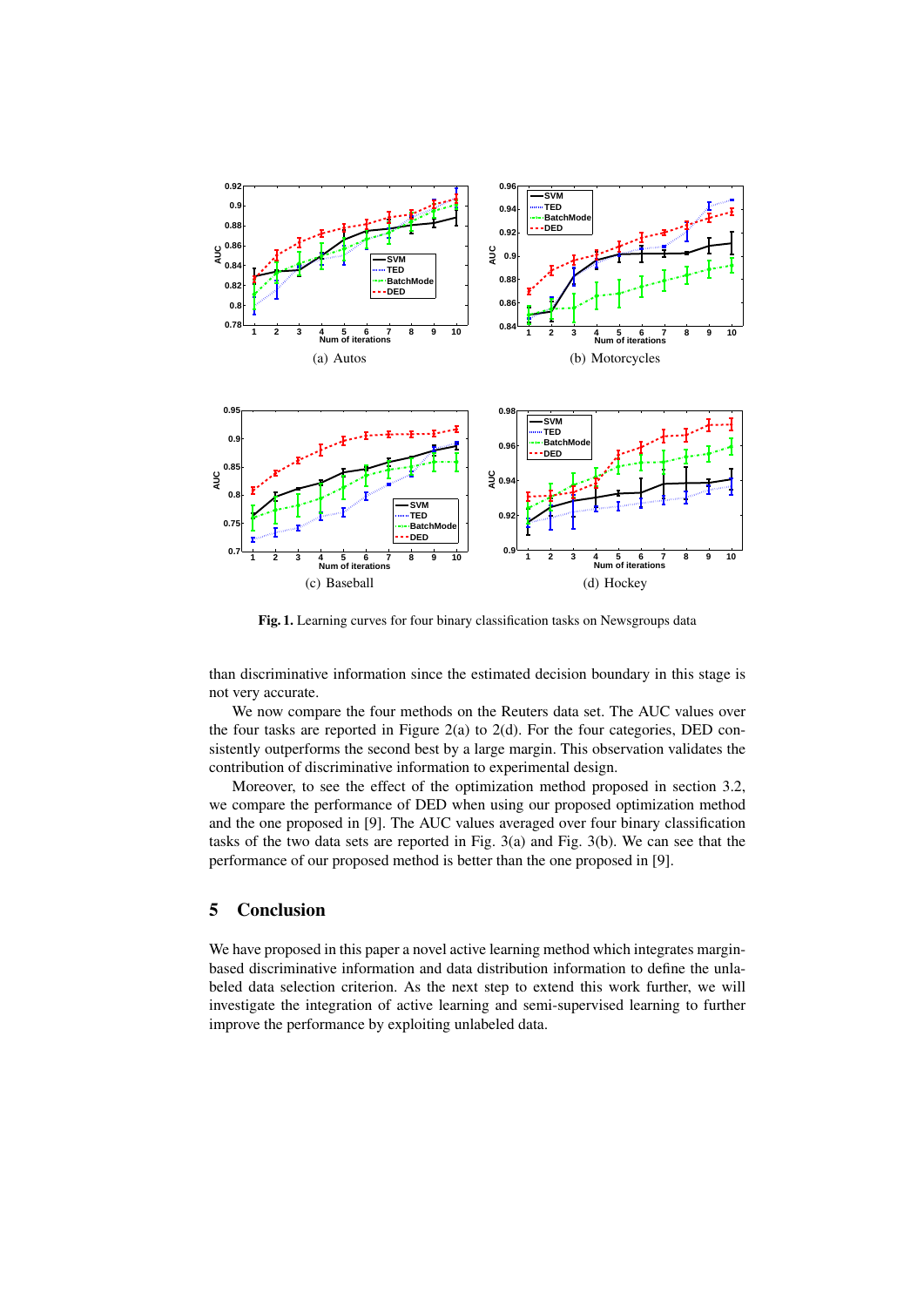

Fig. 2. Learning curves for four binary classification tasks on Reuters data



Fig. 3. Comparison of two optimization methods for DED on the two data sets. DED(new) uses the optimization procedure proposed in our paper and DED(alternating) utilizes the alternating optimization method proposed in [9].

# Acknowledgment

This research has been supported by General Research Fund 622209 from the Research Grants Council of Hong Kong.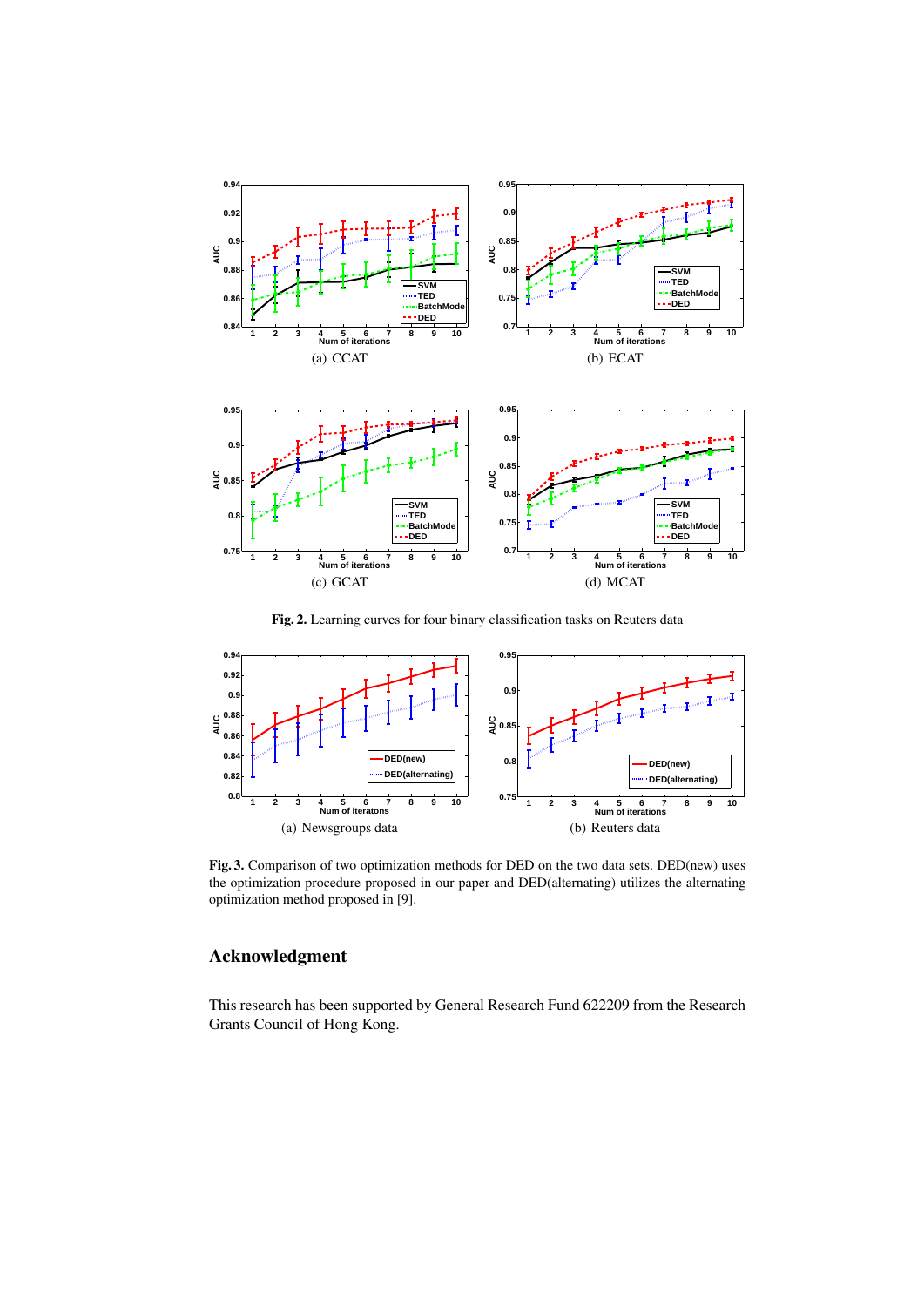# References

- 1. Chapelle, O., Zien, A., Scholkopf, B., eds.: Semi-Supervised Learning. MIT Press, Boston ¨ (2006)
- 2. Cohn, D., Atlas, L., Ladner, R.: Improving generalization with active learning. Machine Learning 15 (1994) 201–221
- 3. Cohn, D.A., Ghahramani, Z., Jordan, M.I.: Active learning with statistical models. Journal of Artificial Intelligence Research 4 (1996) 129–145
- 4. Campbell, C., Cristianini, N., Smola, A.J.: Query learning with large margin classifiers. In: Proceedings of the Seventeenth International Conference on Machine Learning, Stanford University, Standord, CA, USA (2000) 111–118
- 5. Schohn, G., Cohn, D.: Less is more: Active learning with support vector machines. In: Proceedings of the Seventeenth International Conference on Machine Learning, Stanford University, Standord, CA, USA (2000) 839–846
- 6. Tong, S., Koller, D.: Support vector machine active learning with applications to text classification. In: Proceedings of the Seventeenth International Conference on Machine Learning, Stanford University, Standord, CA, USA (2000) 999–1006
- 7. Hoi, S.C.H., Jin, R., Zhu, J., Lyu, M.R.: Batch mode active learning and its application to medical image classification. In: Proceedings of the Twenty-Third International Conference on Machine Learning, Pittsburgh, Pennsylvania, USA (2006) 417–424
- 8. Guo, Y., Schuurmans, D.: Discriminative batch mode active learning. In Platt, J., Koller, D., Singer, Y., Roweis, S., eds.: Advances in Neural Information Processing Systems 20. (2007) 593–600
- 9. Yu, K., Bi, J., Tresp, V.: Active learning via transductive experimental design. In: Proceedings of the Twenty-Third International Conference on Machine Learning, Pittsburgh, Pennsylvania, USA (2006) 1081–1088
- 10. Sindhwani, V., Melville, P., Lawrence, R.D.: Uncertainty sampling and transductive experimental design for active dual supervision. In: Proceedings of the 26th International Conference on Machine Learning, Montreal, Quebec, Canada (2009) 953–960
- 11. Lewis, D.D., Catlett, J.: Heterogeneous uncertainty sampling for supervised learning. In: Proceedings of the 11th International Conference on Machine Learning, Morgan Kaufmann (1994) 148–156
- 12. Seung, H.S., Opper, M., Sompolinsky, H.: Query by committee. In: Proceedings of the 5th Annual Workshop on Computational Learning Theory, New York, NY, USA (1992) 287–294
- 13. Nguyen, H.T., Smeulders, A.: Active learning using preclustering. In: Proceedings of the 21st International Conference on Machine learning, Banff, Alberta, Canada (2004)
- 14. Roy, N., McCallum, A.: Toward optimal active learning through sampling estimation of error reduction. In: Proceedings of the 18th International Conference on Machine Learning, San Francisco, CA, USA (2001) 441–448
- 15. Atkinson, A.C., Donev, A.N., eds.: Optimum Experiment Designs. Oxford University Press, Boston (1992)
- 16. Gestel, T.V., Suykens, J.A.K., Baesens, B., Viaene, S., Vanthienen, J., Dedene, G., Moor, B.D., Vandewalle, J.: Benchmarking least squares support vector machine classifiers. Machine Learning 54(1) (2004) 5–32
- 17. Hsieh, C.J., Chang, K.W., Lin, C.J., Keerthi, S.S., Sundararajan, S.: A dual coordinate descent method for large-scale linear SVM. In: Proceedings of the Twenty-Fifth International Conference on Machine Learning, Helsinki, Finland (2008) 408–415
- 18. Fukunaga, K.: Introduction to Statistical Pattern Recognition. Academic Press, New York (1991)